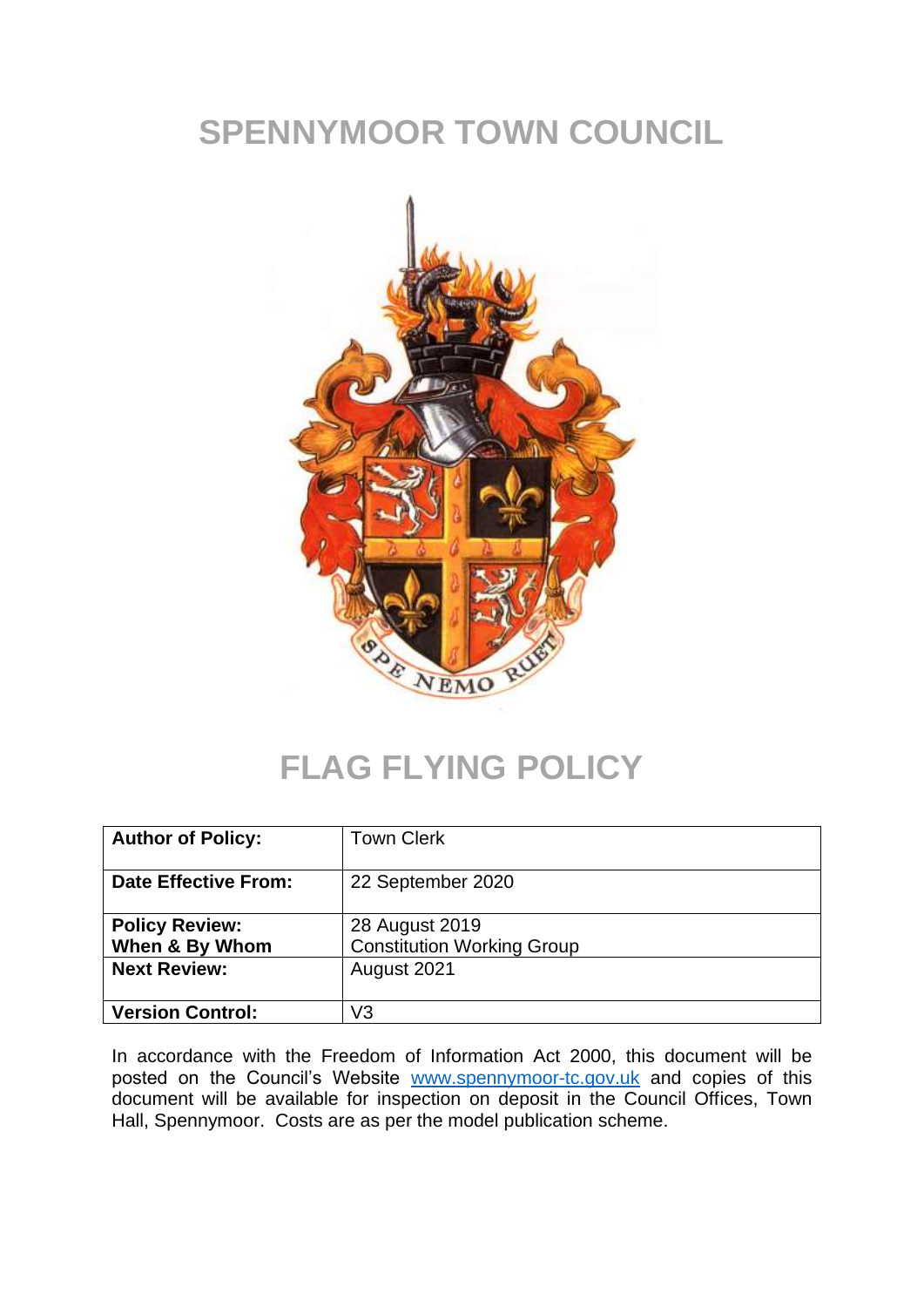### **1. Introduction**

Flags are a very British way of expressing joy and pride – they are emotive symbols which can boost local and national identities and strengthen community cohesion. The Government has recently made some changes to regulations which widen the types of flags which can be flown in England.

Flags are treated as advertisements for the purposes of the planning regime and some require formal permission from the local planning authority, whereas others do not. The detailed controls over flag flying are set out in amended regulations which are administered by local planning authorities.

#### **2. Background**

Spennymoor Town Council has 2 flagpoles near the main public entrance. This is the only flag flying point for the Town Council. Flags are traditionally flown by the Town Council for a variety of reasons (e.g. to show allegiance, support, respect or to celebrate). The Town Council will always be sensitive to the views of all sectors of the community and will never use flags for political purposes.

Although the Council is free to fly the Union Flag at its discretion, it will as far as is appropriate follow national guidance.

## **3. Standard Conditions**

All Council-owned flags will be:

- Maintained in a condition that does not impair the overall visual appearance of the site;
- Kept in a safe condition;
- Have the permission of the owner of the site on which they are displayed (this includes the Highway Authority if the sign is to be placed on highway land);
- Not obscure or hinder the interpretation of official road, rail, waterway or aircraft signs, or otherwise make hazardous the use of these types of transport; and,
- Removed carefully.

Subject to compliance with the standard conditions, there are 3 categories of flag: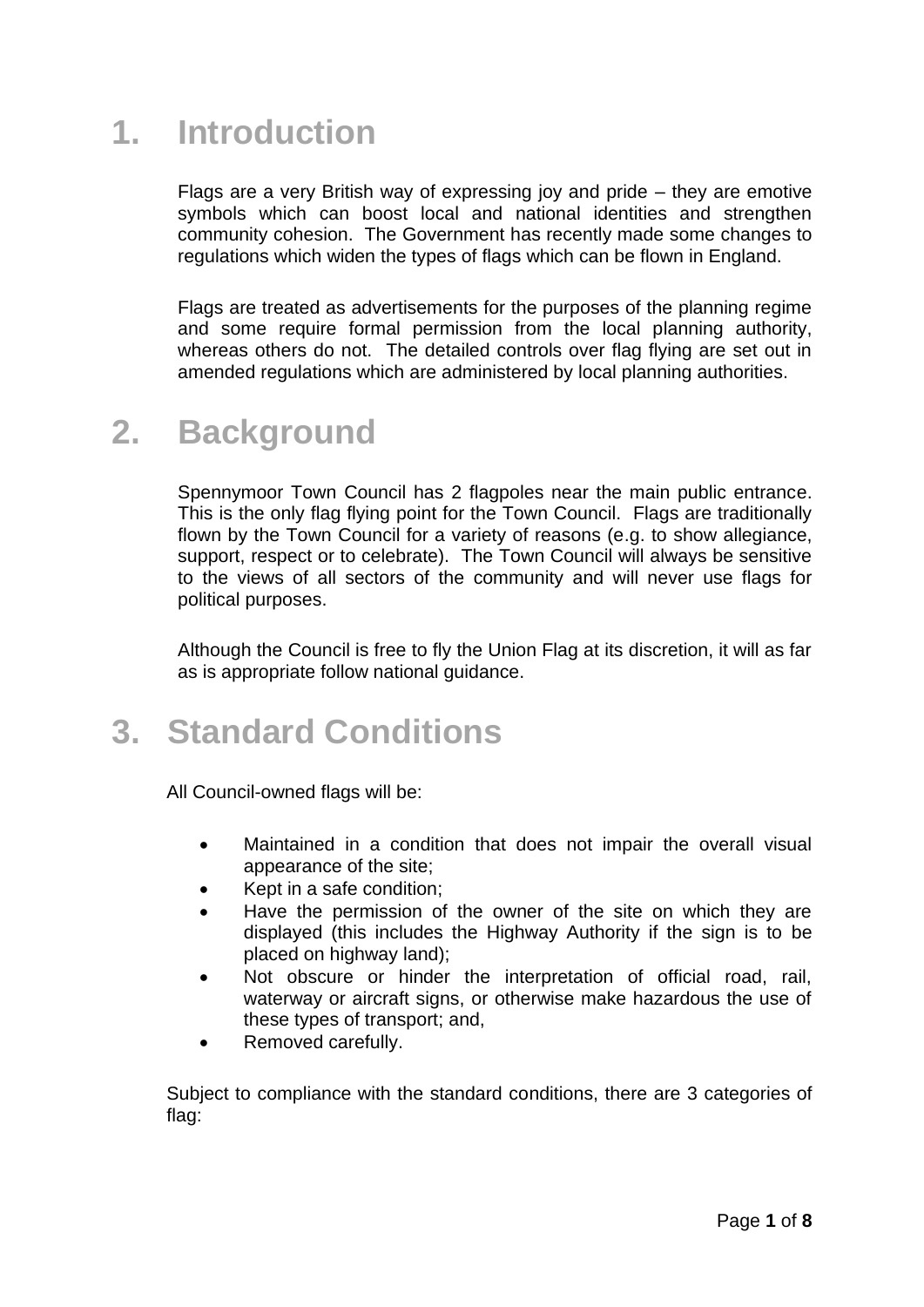- Flags which can be flown without consent of the local planning authority
- Flags which do not need consent provided they comply with further restrictions
- Flags which require consent

## **4. Flags which do not need consent**

The recent changes allow a wider range of national, sub-national, community and international flags. The full list of flags that do not require consent are:

- Any country's national flag, civil ensign or civil air ensign
- The flag of the Commonwealth, the European Union, the United Nations or any other international organisation of which the United Kingdom is a member
- A flag of any island, country, district, borough, burgh, parish, city, town or village within the United Kingdom
- The flag of the Black Country, East Anglia, Wessex, any part of Lincolnshire and Riding of Yorkshire or any historic county within the United Kingdom
- The flag of Saint David
- The flag of Saint Patrick
- The flag of any administrative area within any country outside the United Kingdom
- Any flag of Her Majesty's forces
- The Armed Forces Day flag

The above flags or their flagpoles must not display any advertisement or subject matter additional to the design of the flag, but the Regulations now highlight that a black mourning ribbon can be attached to either the flag or flagpole where the flag cannot be flown at half-mast, for example when flying a flag on a flagpole projecting at an angle from the side of a building.

The flags of St George and St Andrew are recognised as the national flags of England and Scotland, but the flags of St David and St Patrick are listed separately as they do not necessarily fall into the category of a country's national flag.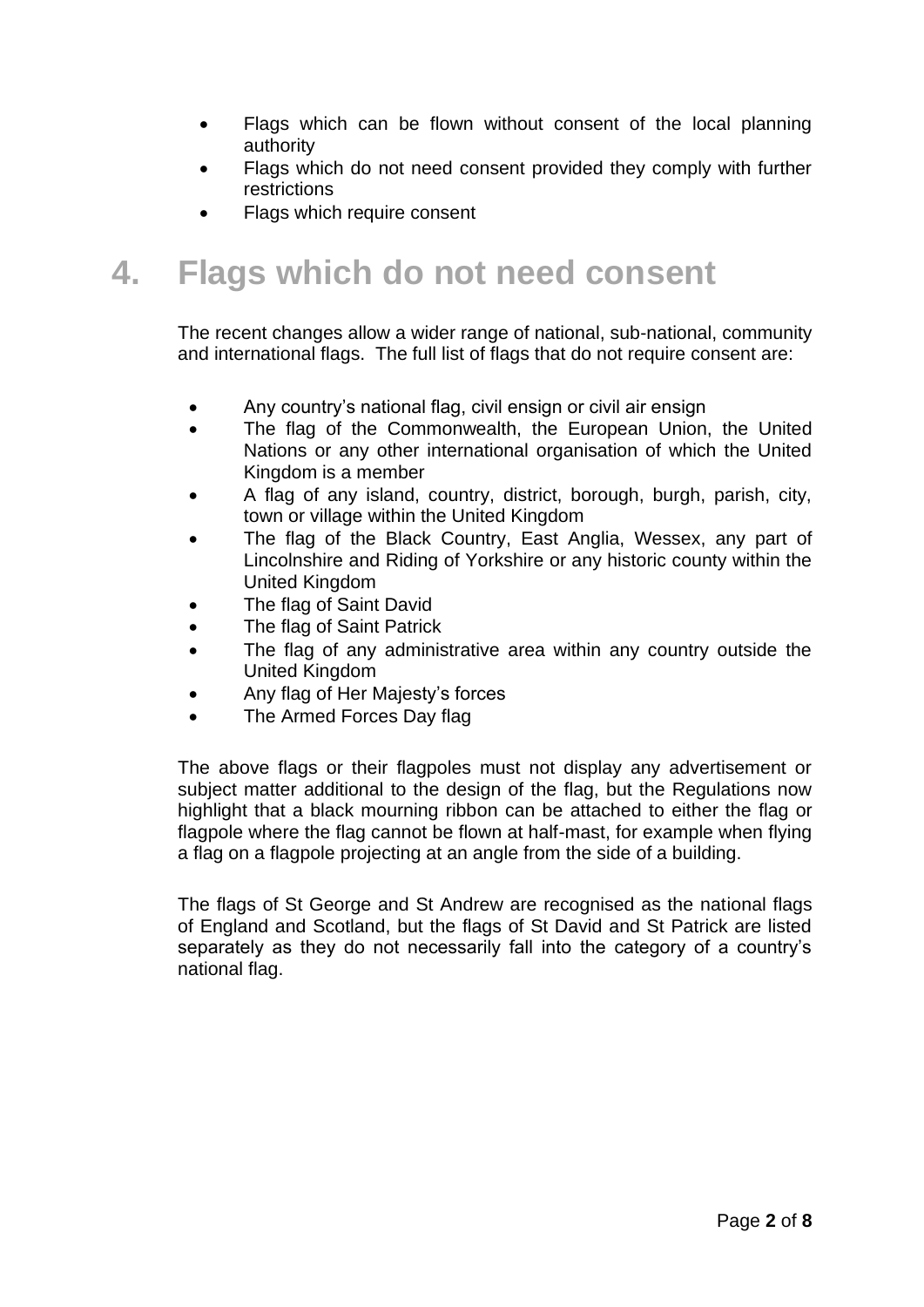#### **5. Other Flags which do not require consent provided they comply with restrictions**

A number of categories of flags may be flown without consent, subject to certain restrictions regarding the size of the flag, the size of characters on the flag, the number and location of the flags.

Categories of flags that can be flown by the Council without planning consent:

- The Town Council flag.
- A flag representing a sports club (but cannot include sponsorship logos)
- The horizontal stripe rainbow flag, also known as the 'Pride' flag
- Flags representing specified award schemes e.g. Eco-Schools, Queens Awards for Enterprise and Investors in People

The restrictions on flying this second category of flags relates to where the flagpole is located on a building or within the grounds of a building.

## **6. Flying the Union Flag**

The following list identifies the dates that the Union flag will be flown but the list is not exhaustive and staff will react accordingly as situations dictate.

| <b>Date</b>            | <b>Occasion</b>                      |
|------------------------|--------------------------------------|
| 9 January              | Birthday of the Duchess of Cambridge |
| 20 January             | Birthday of the Countess of Wessex   |
| 6 February             | Her Majesty's Accession              |
| 19 February            | <b>Birthday of Prince Andrew</b>     |
| 1 March                | St David's Day                       |
| Second Monday in March | Commonwealth Day                     |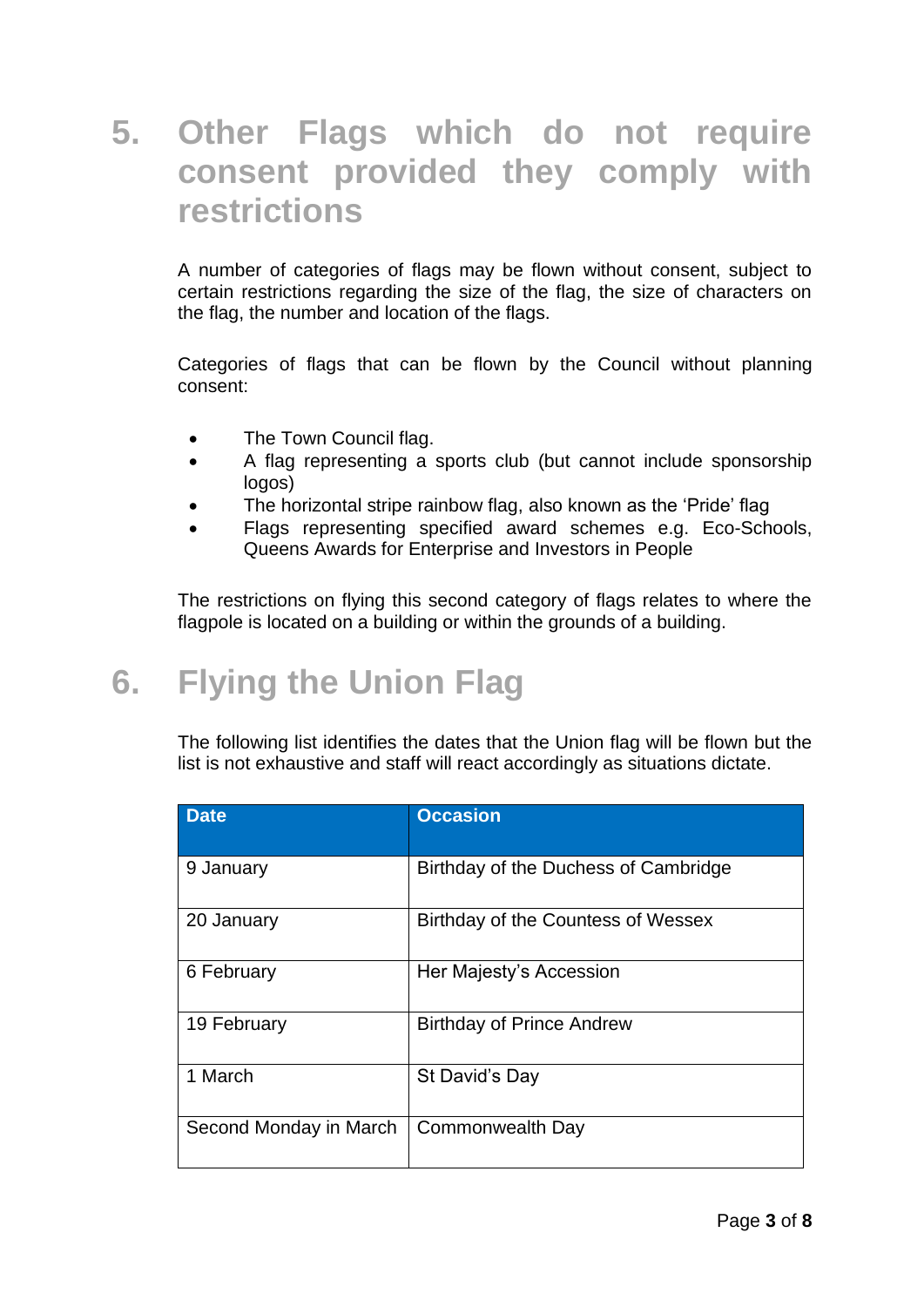| 10 March                           | Birthday of the Earl of Wessex                                 |
|------------------------------------|----------------------------------------------------------------|
| 21 April                           | Birthday of her Majesty the Queen                              |
| 23 April                           | St George's Day                                                |
| 8 May                              | V E Day                                                        |
| June (date varies)                 | Official Celebration of Her Majesty's Birthday                 |
| June (date varies)                 | Armed Forces Day                                               |
| 2 June                             | <b>Coronation Day</b>                                          |
| 6 June                             | D Day                                                          |
| 10 June                            | Birthday of the Duke of Edinburgh                              |
| 21 June                            | Birthday of Prince William<br>(Duke<br><b>of</b><br>Cambridge) |
| 17 July                            | Birthday of the Duchess of Cornwall                            |
| 15 August                          | Birthday of Princess Anne and V J Day                          |
| 15 September                       | <b>Birthday of Prince Harry</b>                                |
| 21 October                         | <b>Trafalgar Day</b>                                           |
| Sunday<br>Second<br>in<br>November | Remembrance Day                                                |
| 11 November                        | <b>Armistice Day</b>                                           |
| 14 November                        | Birthday of the Prince of Wales                                |
| 20 November                        | Her Majesty's Wedding Anniversary                              |
| 30 November                        | St Andrew's Day                                                |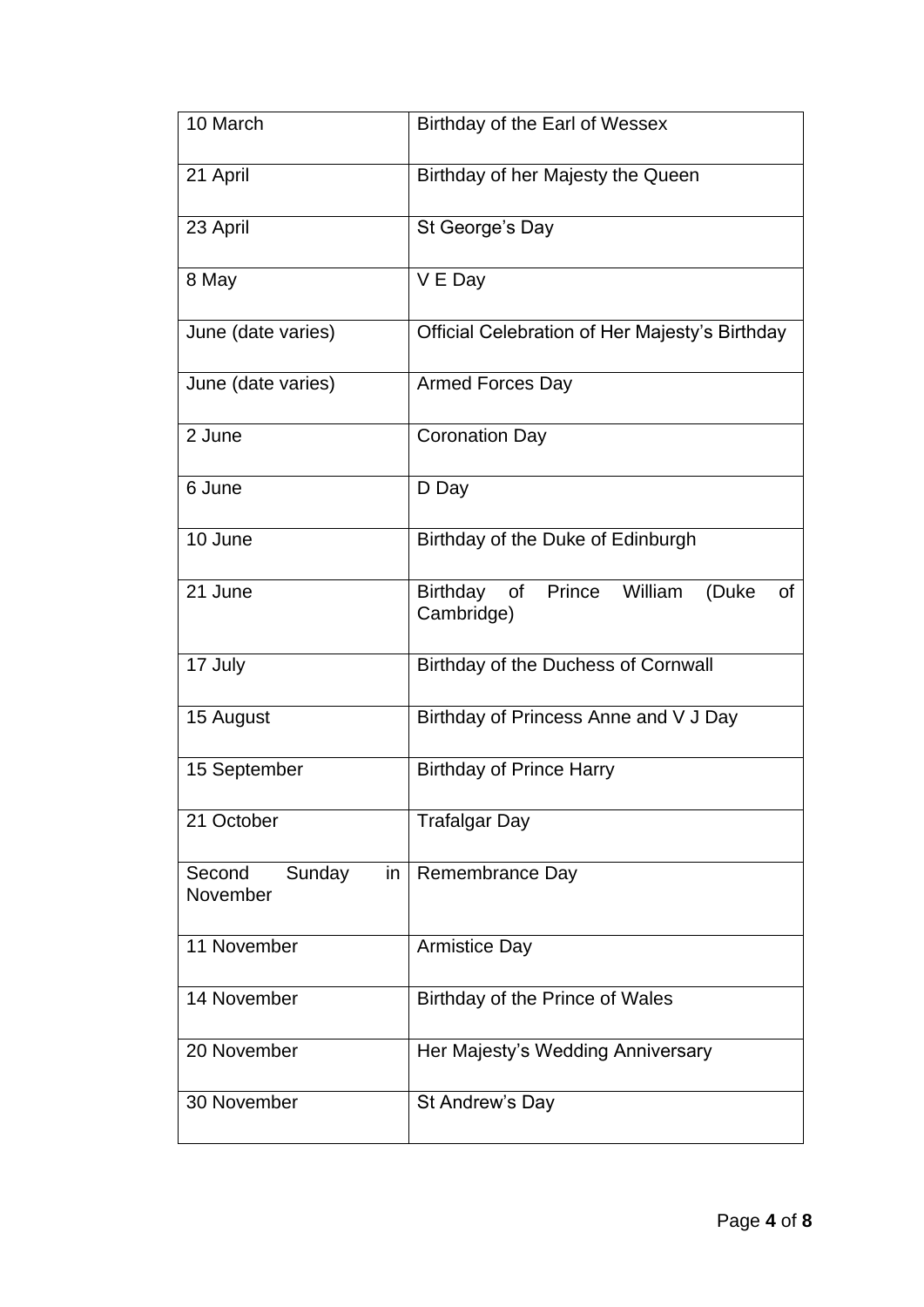The Town Council has the discretion to fly the Union Flag at other times:

- To celebrate and support sporting events of significance
- In recognition of a royal visit in consultation with the Lord Lieutenant
- In recognition of a formal visit by another significant dignitary
- Formal Civic occasions
- By request from other Parish bodies

## **7. How should the Union Jack be flown?**



The correct way up for the Union Flag when flying is with the broader diagonal white stripe at the top left hand side of the flag nearest the flagpole.

### **8. When and how should flags be flown at half-mast?**

When flags are to be flown at half-mast they should be two-thirds up between the top and bottom of the flagstaff with at least the height of the flag between the top of the flag and the top of the flagpole.

When raising the flag it should always be hoisted right up and then lowered back down to half-mast. Likewise before it is lowered at sunset, it should first be hoisted right up and then lowered back down.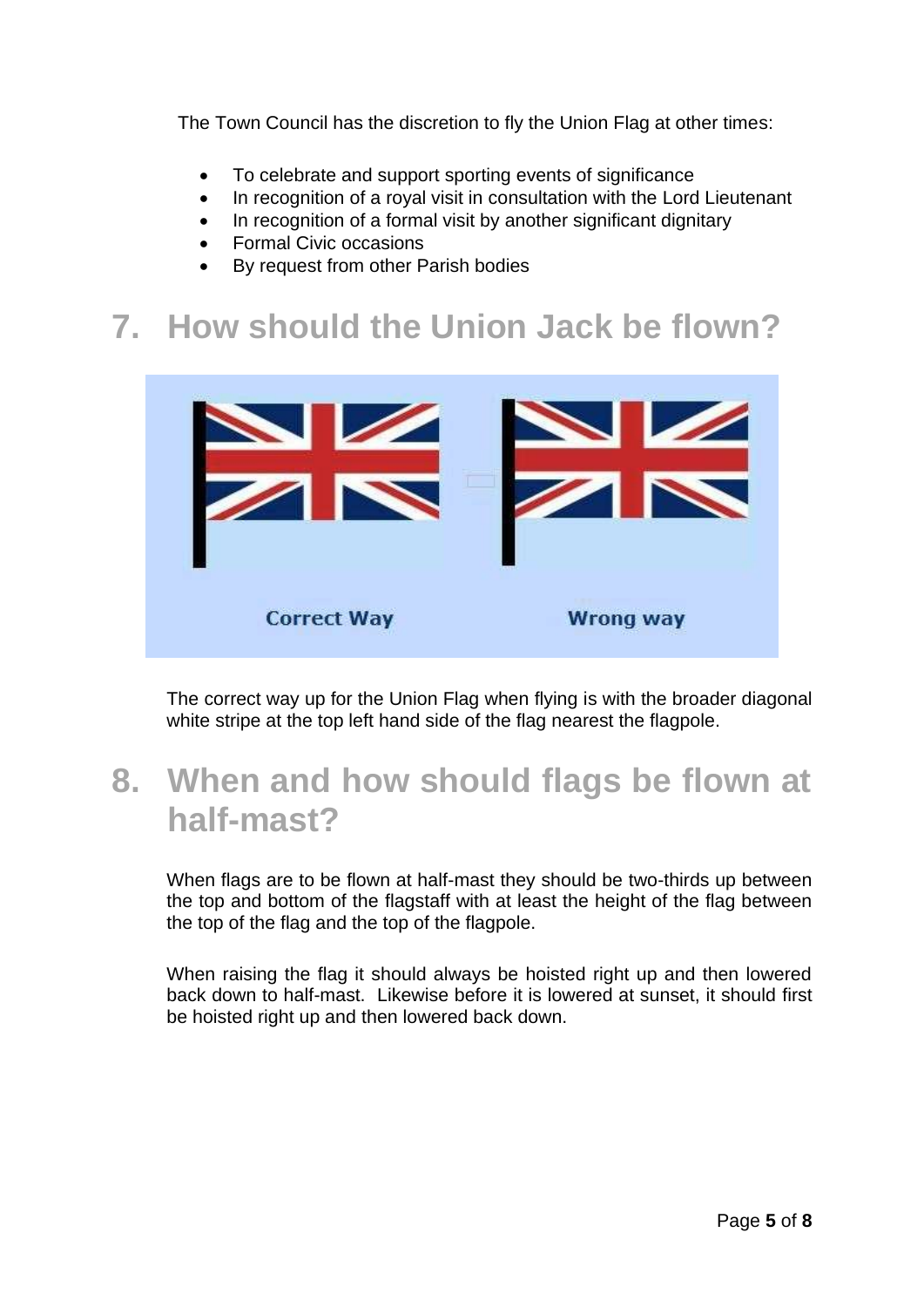Flags should be flown at half-mast on the following occasions:

- The announcement of the death up to the funeral of the Sovereign, except on Proclamation Day (the Day of the announcement of the Accession of the new Sovereign), when the flags are hoisted right up from 11:00am to sunset
- In the event of the death of a member of the Royal Family, flags should be lowered from the day of death to the day of the funeral, subject to special commands from Her Majesty in each case
- The funerals of foreign rulers, subject to special commands from Her Majesty in each case
- The funerals of Prime Ministers and ex-Prime Ministers of the United Kingdom, subject to special commands from Her Majesty in each case. The Department of Culture, Media and Sport will inform of any other occasion where Her Majesty has given a special command
- When flag flying days coincide with days for flying flags at half-mast, flags should be flown right up: although a member of the Royal Family, or a near relative of the Royal Family, may be lying dead, unless special commands are received from Her Majesty to the contrary, and although it may be the day of the funeral of a foreign ruler
- On the death or funeral of a servicing officer in the Armed Forces from the Town
- At the discretion of the Town Clerk, or by a decision of Council to commemorate local civic and community dignitaries who have recently passed away

#### **9. Other Flags**

The Armed Forces Day Flag will be flown by the Council on and before Armed Forces in accordance with advice from the Chief of the Defence Staff. Dates vary, but usually fall during the last week in June.

The Town Council flag can be flown for civic occasions in the Town or to celebrate local events at the discretion of the Town Clerk. The Town Council flag will be flown at half-mast on the death of:

- A serving or past Town Mayor
- A serving or past Town Councillor
- A serving or past County/District/Borough Councillor representing a ward within the Town Council area